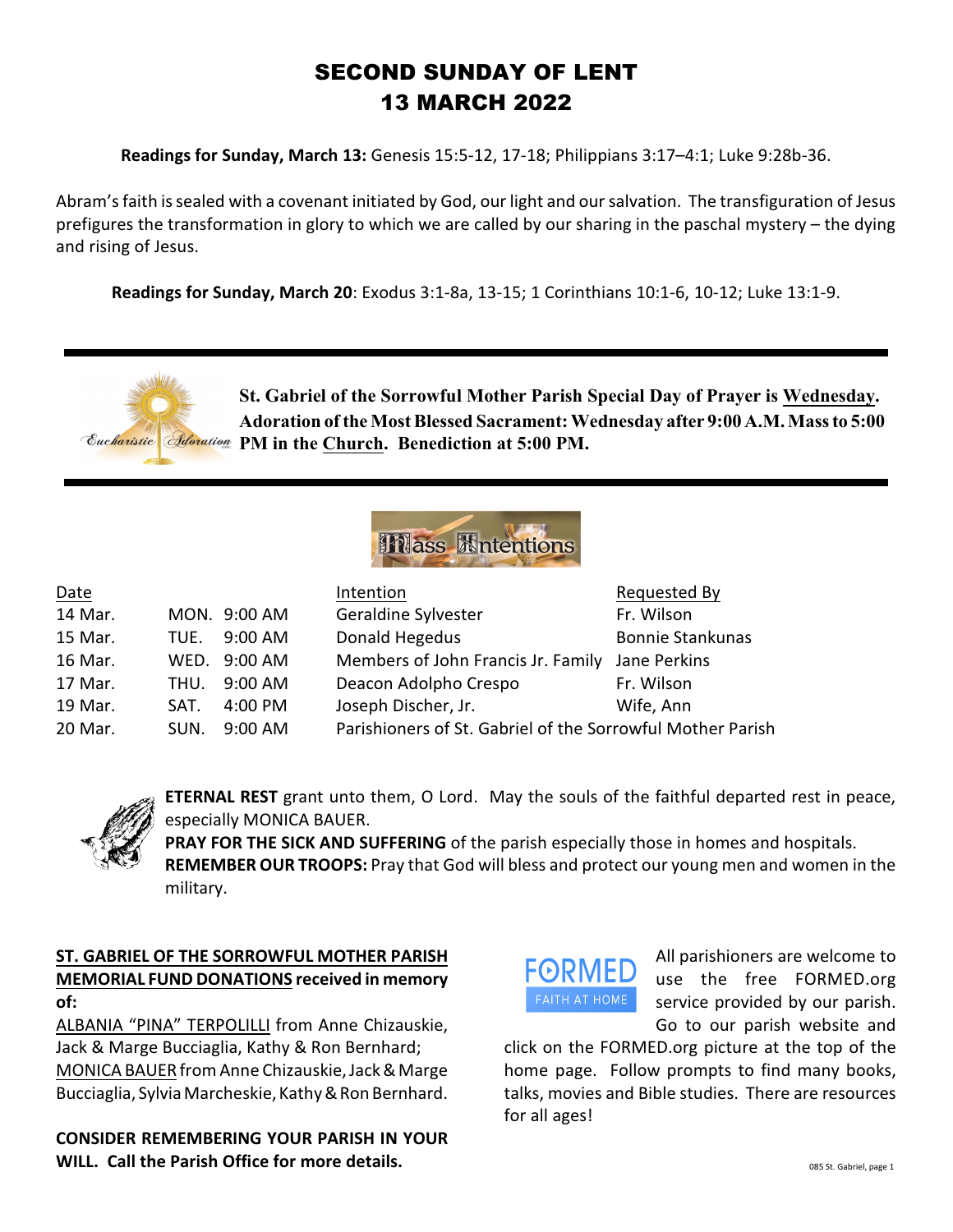

They made their first national appearance way back in 1975. It all began sometime in the 1960's with Mr. Conrad Gaiser simply desiring to make Audrey's life a little easier. His wife would have to



constantly run down stairs from the upper floors of their duplex to the laundry room in order to add fabric softener at the proper time during the rinse cycle for each load of laundry. Conrad had an idea which was eventually patented and sold to the Procter & Gamble Company. Dryer sheets would first be marketed nationally under the brand name, *Bounce*, and every laundress (or launderer) had a supply. The goal of these sheets (aside from making life a little

easier for Mrs. Gaiser) was threefold: soften clothes, prevent static cling, and provide a fresh scent. This is a lot like our Lenten journey. We might say that we have a threefold goal: soften hearts, prevent the "static" cling of sin, and provide a whole new and fresh scent for our lives and our world. All of us should have a ready supply of *"Bounce"* for our Lent. Unfortunately, sometimes these "Lenten sheets" seem to just disappear just like the ones that we now throw into the dryer. It drives me crazy. And I thought that I was the only one until I recently spoke with a friend. He readily agreed. Throwing the sheet into the



dryer with the wet clothes at the beginning of its cycle is the easy part...finding the darn thing afterwards – not so much. It's as if the dryer ate it – just like the occasional sock. Fortunately, it hasn't eaten any of my hoodies – yet! After one recent frustrating laundry day, I simple gave up. The dryer had won. *Bounce* simply went bye-bye. I had gone through every pocket and shirt sleeve, but it simply vanished. Lent can start out the same way. We have our three-fold goal in mind as we fast and abstain on Ash Wednesday, but by Thursday afternoon it's as if the dryer sheet went missing. What is one to



do? Several days later, I was getting dressed in the morning. As I was pulling on clothes, I glanced down at the floor ready to step into my shoes and what to my wondering eyes does appear? Lying on the floor in rather pristine condition was Mr. Gaiser's invention. It seemingly appeared out of nowhere. I have it lying here on my desk as a reminder of Lent's threefold goal...and as a reminder never to give up seeking it. More recently, there has been yet

another dyersheet incident. Although I've gone through every pocket and shaken every towel twice, I still can't find it. The sinister clothes dryer mocks me as it laughs, but I *know* that I will find it again soon. It will turn up suddenly and miraculously like One arisen emerging from a tomb on that first Sunday morning and I will be there with Him dryer sheet in hand celebrating the three-fold goal of Lent achieved!

> Peace! Fr. Wilson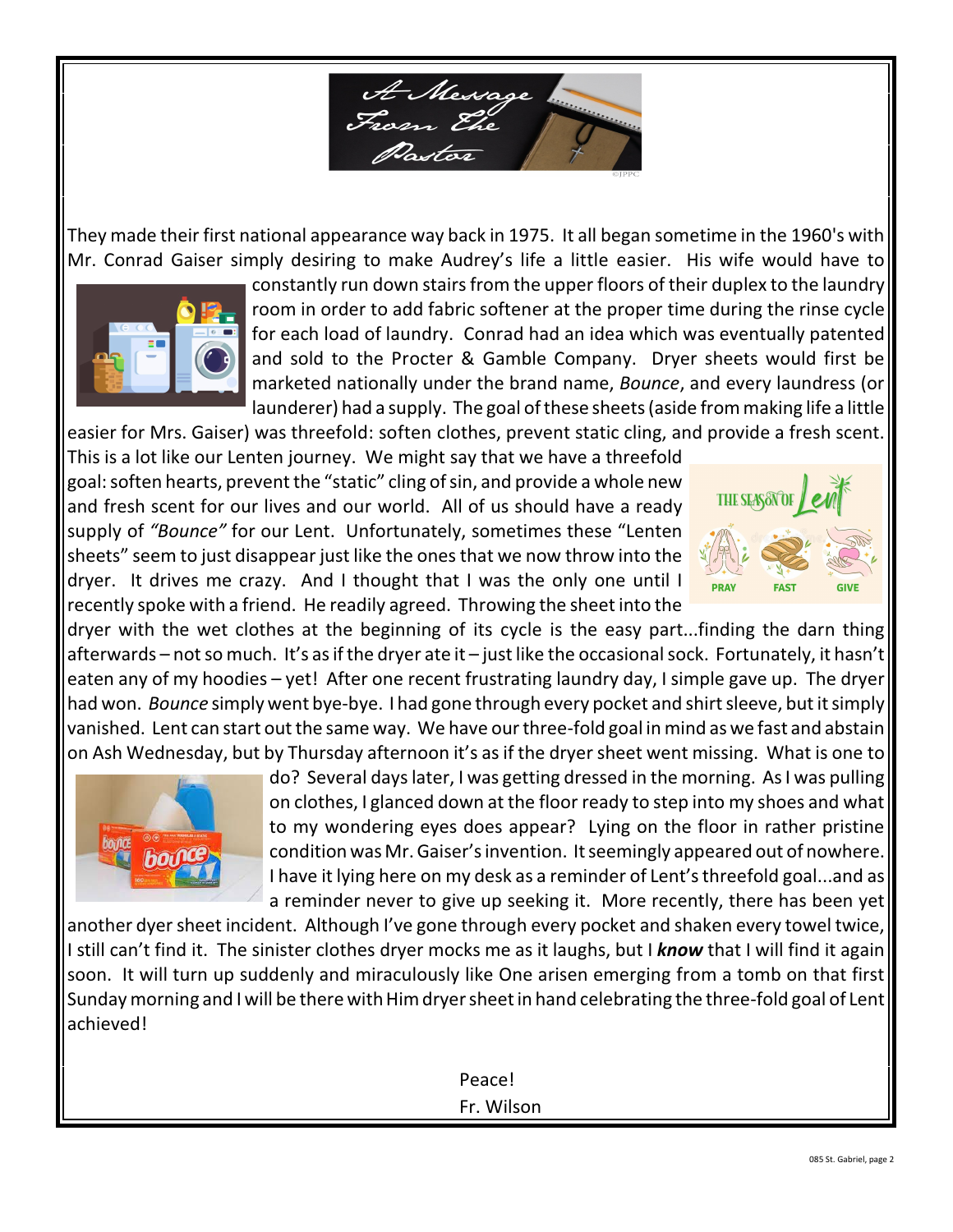

DEPOSIT FOR MARCH 6, 2022. . . . . . . . . . . \$4,965 2021-2022 Year to Date Collections. . . . \$151,267 2020-2021 Year to Date Collections. . . . \$154,732

**2021 CHURCH CONTRIBUTION STATEMENTS** - Requests can be made by email at [\(contact@sgsm62.org](mailto:contact@sgsm62.org)) or by phone (610-326-5127). Statements are available for registered parishioners (those who receive and use their church envelopes).



**PARISH LOTTERY RAFFLE TICKET**

**Raffle Drawing** based on the PA Pick 3 Evening Number. Winning ticket number must be the exact number drawn for the PA Pick 3 Evening Number. Tickets are \$5.00 each and are sold on a monthly basis. The prize for the winning ticket is \$50.00 on weekdays and \$100.00 on Sundays and one specially-designated weekday. **This is our major fund raiser for the parish. We encourage each family to purchase at least one ticket each month. Your support is greatly appreciated.**

# **LOTTERY RAFFLE TICKET WINNERS**

February 28 - #074 - unsold FEBRUARY FIGURES: 255 tickets sold - \$1,275.00. Payout to winners - \$500.00. Cost of tickets \$100.00. Profit for February - \$675.00.

- March 1 #187 unsold
- March 2 #239 unsold
- March 3 #667 unsold
- March 4 #350 Brigid Donnelly \$50.00
- March 5 #352 Maria Boyer \$50.00
- March 6 #759 unsold

## **"ADVERTISER OF THE WEEK"**

**CATAGNUS FUNERAL HOME & CREMATION CENTER, INC.** 610-323-4440

Dear Brothers and Sisters in Christ,

For many years, Catholics in Central and Eastern Europe and the former Soviet Union practiced their faith in the shadows for fear of persecution. Even now, 30 years after the dissolution of the Soviet Union, the Church continues to struggle to thrive and grow.

Your participation in the **Collection for the Church in Central and Eastern Europe** will assist in the building of churches; training and educating of pastors and lay people; sustaining orphanages; evangelizing children, adults and seniors as well as providing scholarships to Catholic students.

This collection will be conducted in our parish on the weekend of March 19 and 20, 2022. I am grateful, on behalf of our Catholic brothers and sisters in Central and Eastern Europe, for your generous sacrifice and prayers.

Gratefully and with best wishes in Jesus Christ,

+ Most Reverend Nelson J. Pérez, D.D.

Archbishop of Philadelphia

## **MASS ATTENDANCE for March 5/6:**

4:00 PM Mass - 129 9:00 AM Mass - 124 Total Attendance - 253

# **WOMEN'S SOCIETY NEWS & EVENTS**

## **VALENTINO'S RESTAURANT VOUCHERS** are being



sold by the Women's Society. Vouchers are for a 10" personal cheese pizza or any

small 8" hoagie (except supreme). Vouchers will



expire on April 30, 2022. All vouchers are \$9.00. Vouchers will be available after Mass on March 12/13, March 26/27, April 9/10 and April 23/24. Vouchers are also available at the parish office.

# **TRIP TO NATIONAL CENTRE FOR PADRE PIO** on

Tuesday, March 22 for rosary and stations. Leaving parking lot at 10:45 AM or meet there for 11:30 AM start. Possibility of car pooling.